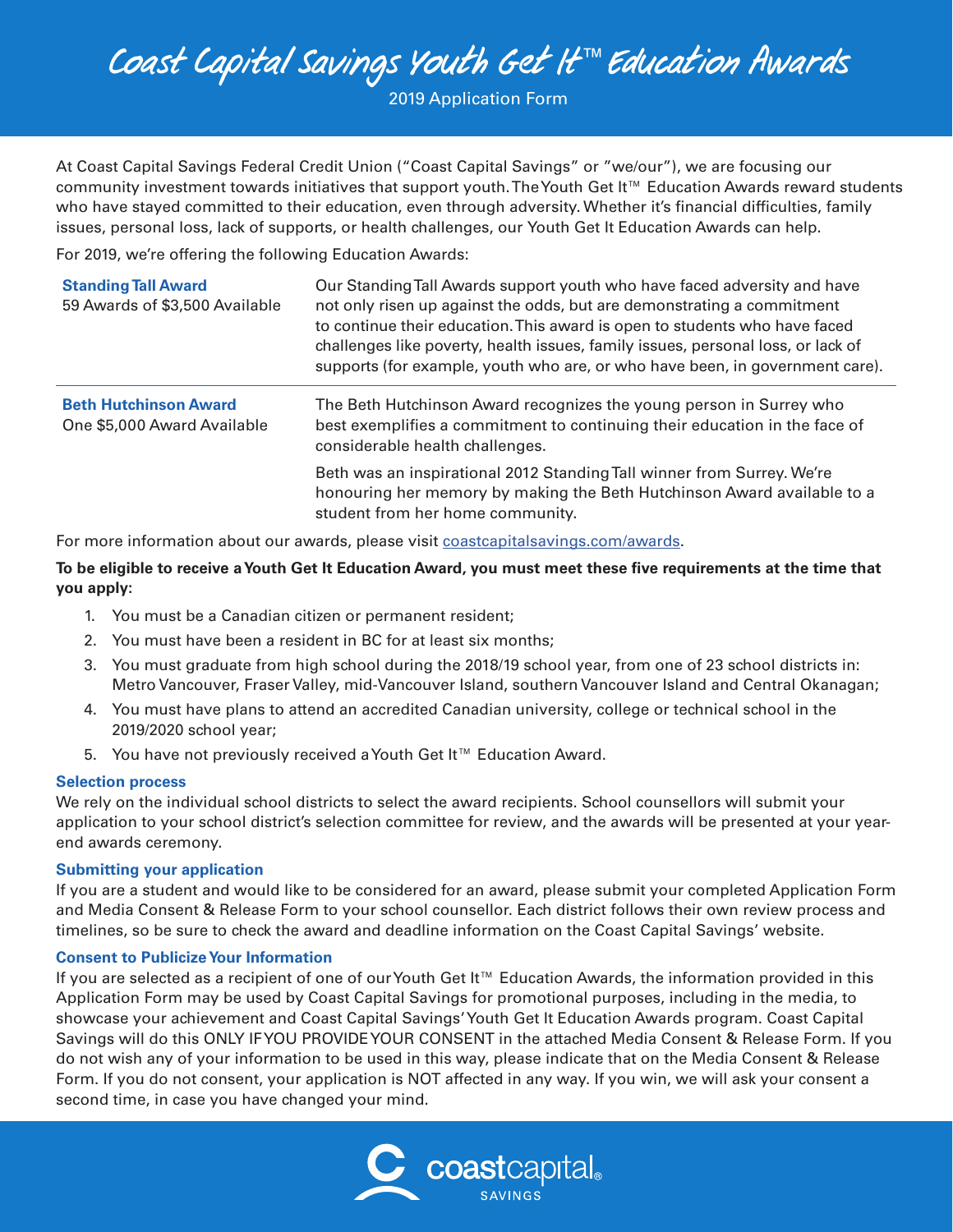2019 Application Form

| <b>Student Information</b>                                                                                            |                                                                                                                                     |  |  |  |
|-----------------------------------------------------------------------------------------------------------------------|-------------------------------------------------------------------------------------------------------------------------------------|--|--|--|
| Which award are you applying for?                                                                                     |                                                                                                                                     |  |  |  |
| Standing Tall Award - \$3,500                                                                                         | Beth Hutchinson Award - \$5,000<br>(for students in Surrey School District only)                                                    |  |  |  |
| Please check the boxes below to confirm that you meet all of the following requirements:                              |                                                                                                                                     |  |  |  |
| □ You are a Canadian Citizen or permanent resident                                                                    | $\Box$ You are graduating high school during the<br>2018/2019 school year                                                           |  |  |  |
| $\Box$ You are a resident of British Columbia<br>(for at least 6 months)                                              | $\Box$ You are planning to attend an accredited<br>Canadian university, college or technical<br>school in the 2019/2020 school year |  |  |  |
| □ You have not previously received a Youth Get It <sup>™</sup><br><b>Education Award</b>                              |                                                                                                                                     |  |  |  |
| way and that we're simply hoping to learn more about our applicants' demographics)<br>$\blacksquare$ Yes<br>$\Box$ No | Are you currently a Coast Capital Savings' member? (please note that this does NOT affect your application in any                   |  |  |  |
| program in the future:                                                                                                | Please tell us how you have learnt about the Youth Get It™ Education Awards so we can better market this                            |  |  |  |
| School Counsellor<br>Friend<br>$\sqsupset$ Parent<br>Other (please specify)                                           | <b>Online search for Education Awards</b>                                                                                           |  |  |  |
|                                                                                                                       |                                                                                                                                     |  |  |  |
| <b>First Name and Middle Initial</b><br>Last Name                                                                     |                                                                                                                                     |  |  |  |
| <b>Preferred Name</b>                                                                                                 |                                                                                                                                     |  |  |  |
| Address                                                                                                               |                                                                                                                                     |  |  |  |
| City                                                                                                                  | <b>Postal Code</b><br>Province                                                                                                      |  |  |  |
| <b>Home Phone</b>                                                                                                     | <b>Mobile Phone</b>                                                                                                                 |  |  |  |
| <b>Email Address</b>                                                                                                  |                                                                                                                                     |  |  |  |
|                                                                                                                       | C coastcapital.                                                                                                                     |  |  |  |

**SAVINGS**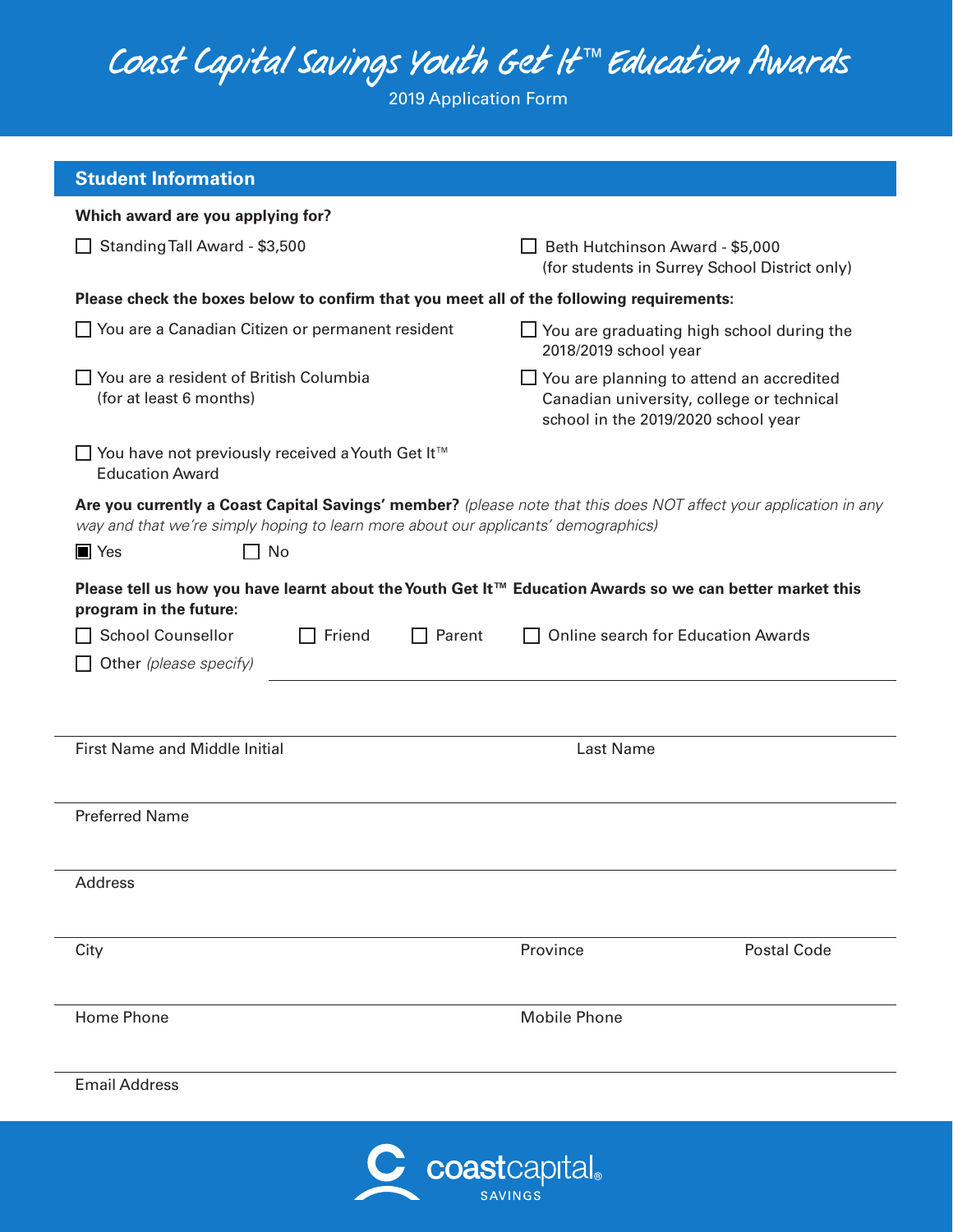2019 Application Form

| <b>School Information</b>       |                      |                                       |             |
|---------------------------------|----------------------|---------------------------------------|-------------|
|                                 |                      |                                       |             |
| <b>School Name and District</b> |                      |                                       |             |
|                                 |                      |                                       |             |
| Address                         |                      |                                       |             |
|                                 |                      |                                       |             |
| City                            |                      | Province                              | Postal code |
| <b>Contact Name</b>             |                      | Title                                 |             |
|                                 |                      |                                       |             |
| <b>Phone Number</b>             | <b>Email Address</b> | School Award Ceremony Date (if known) |             |
|                                 |                      |                                       |             |

#### **Written Statements (500 words maximum each)**

In a written statement, please tell us:

1. How have you faced or continue to face adversity and have not only risen up against the odds, but demonstrated a commitment to pursuing your education

- or –

 For the Beth Hutchinson Award (available to students in the Surrey School District only), please tell us how you exemplify a commitment to continuing your education in the face of considerable health challenges.

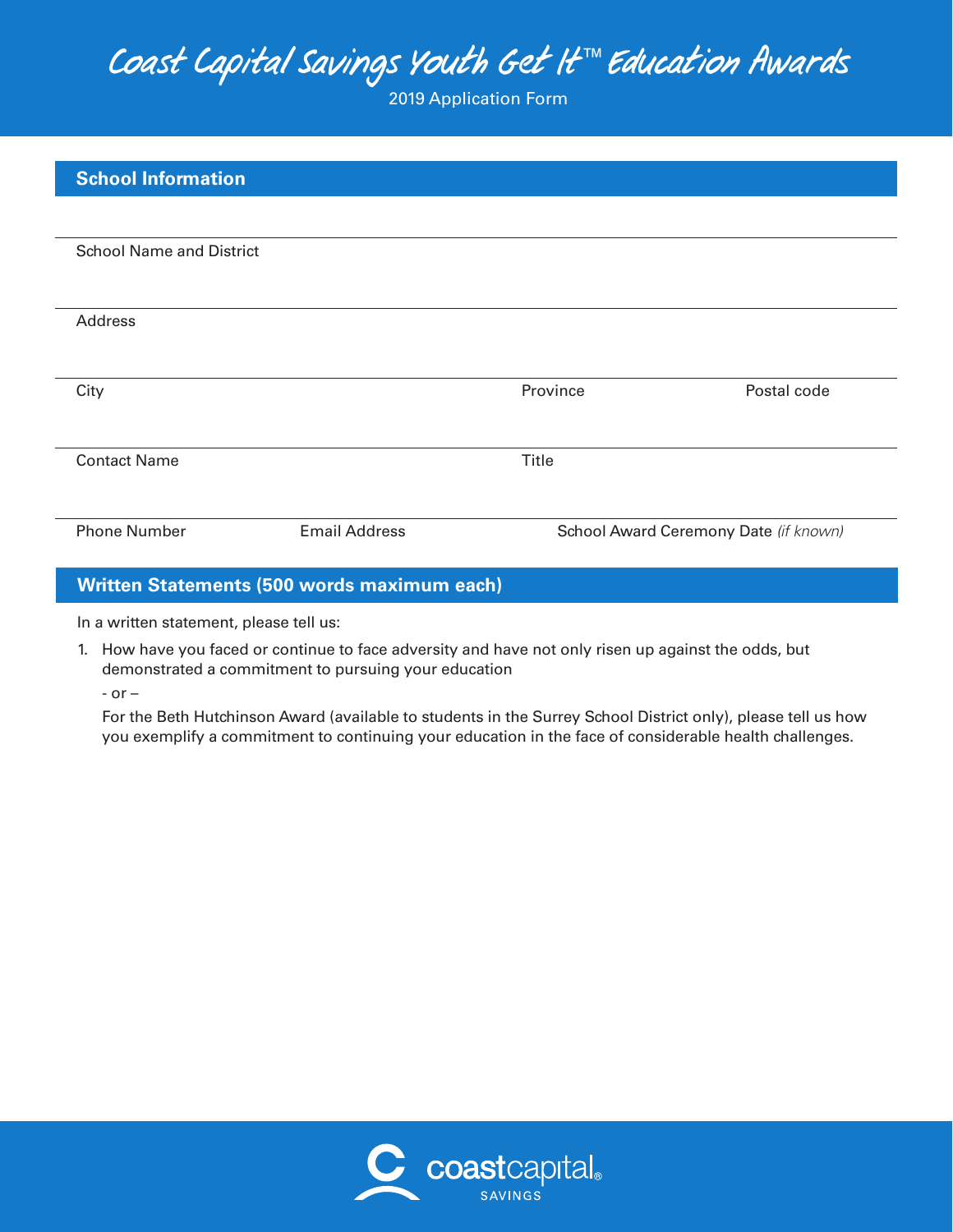2019 Application Form

### **Written Statements (500 words maximum each)**

2. What would winning this award mean to you in terms of helping you achieve your post-secondary aspirations?

3. If you could share one piece of advice with other youth facing personal hurdles (such as poverty, health challenges, family issues, personal loss, and lack of supports), what would it be?

Student Name *(Please type your name)* Date **Date** Date **Date** 

Name of School District Representative *(for school district to complete)*

Title of School District Representative *(for school district to complete)*



Date